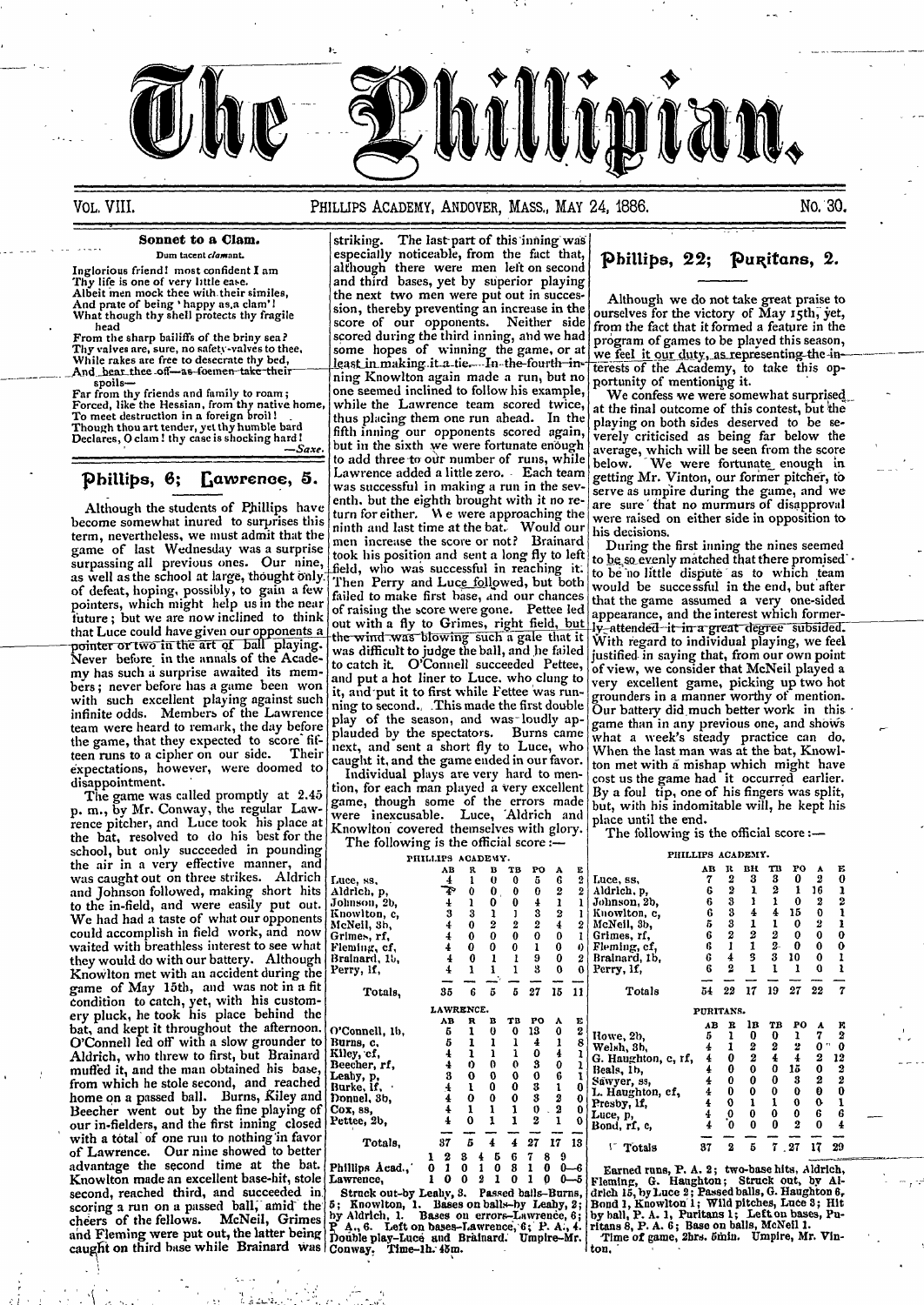| <b>FHE PHILLIPIAN.</b>                                                   |  |
|--------------------------------------------------------------------------|--|
| Published Weekly by the Students of Phillips<br>Academy, Andover, Mass.  |  |
| Entered as Second-class Matter at the Andover Post-Office.               |  |
| 82.00<br>Annual Subscription<br>2.25<br>-75<br>.08                       |  |
| Editor-in-Chief, G. B. HOLLISTER.<br>Associates. $S, C, MEAD, S6$ , 188. |  |
| Treasurer, A. L. CLARK, 'S7.                                             |  |

CRAWFORD, PRINTER, 22 CUSTOM HOUSE STREET, BOSTON,

An attempt is being made to revive the yachting interests at Yale, which seem to have died out, at least for the present.

When the Yacht Club was first organized in '81, it was in a most prosperous condition, being under the administration of 'Mr. J. J. Phelps, '83. as commodore. Successful regattas and enjoyable cruises were participated in by its members for a few years; then the interest in the sport began to abate, until now, to quote the News, "the club may be said to be on its last legs."

Although yachting is open to very few of the colleges on account of their unfavorable situations or the extreme expense attending it, yet it offers an amount of  $\frac{1}{2}$  pleasure and healthful exerdise not exceeded perhaps, by any other of the college sports, and therefore, wherever practicable, should be maintained.

While we rejoice as heartily as any one at the success with which our nine is meeting, we feel that it just at this time that a word of warning, or of caution, is most needed. The work done this spring under the direction of Capt. Knowlton has been excellent, as seen by the results of last Wednesday's game. But if we expect to continue to be successful, this danger must be guarded against -lest the fellows, depending upon the reputation which they have made during the season so far, give up their hard, earnest work and begin to practice in a slack or half-hearted manner. We do not know that this word of caution is necessary, but we do know that this very thing has happened in former years and therefore we merely wish to keep the danger in the minds of the fellows, so that any defeat arising from such circumstances may be avoided. The captain, certainly, has the entire confidence of the school.

### Goncert.

The concert given by the students, at Town Hall, last Tuesday evening, for the benefit of the boat crew, was a success in every particular. The weather was favorable, and the hall was quite well filled, there being about three hundred present.

An overture led off on the progamme. This was rendered by the orchestra, and well applauded by the audience. Vocal selections by the Quartette followed. It urday and Sunday in Andover.

was not generally known beforehand by the school who the members were, but all were satisfied with them after hearing the selections they presented. After they had responded to an encore, Mr. G. B. Vansantvoord, together with the accompanist, who had been procured from Boston, performed a solo upon the flute. That it was appreciated was shown by the applause. He was recalled, and his second selection, as well as his first, showed him to be a master of that instrument. A banjo duet was next performed by Eyere and E. P. Williams in a very acceptable manner, as was proven by the fact that they were twice recalled. The orchestra ended the first part of the program with an overture.

In part two, the first on the program was to be a violin and flute duet. The violinist, who was to come from Boston, failed to put in an appearance, so a flute duet by Frear and Sheldon was substituted. All seemed pleased with the change, for many had never heard Frear perform. None were disappointed by the way in which the duet was rendered. Selections by the Quartette followed, and they were all given in a praiseworthy manner. Mr. Evans' yodleing was especially commendable. Flute solos by Mr. Vansantvoord followed. The manner in which they were performed was very fine. A selection was then rendered by the orchestra as a closing piece, and the performing could hardly be criticised.

All seemed satisfied with the entertainment-the audience with the selections throughout, the performers with the way in which the audience received their selections, and the crew with the pecuniary results of the affair. Great praise is due to Mr. Frear for the interest he has taken throughout to make the performance a success. It is seldom that a school orchestra reaches as high a standard of excellence as ours, and this is due, without a doubt, to the perseverance of Mr. Frear, combined The Quartette with his musical talent. was a decided success, and we would congratulate the crew on the success of the entertainment from beginning to end.

The '84 Reunion.

On the 11th of May nearly thirty members of the class of '84 held their reunion in Boston. About ten came from Yale. five from Amherst, and seven from Harvard. After a very enjoyable dinner, the

following toasts were responded to :--<br>"The class of '84," Mr. Bacon; "Phil-<br>lips Academy," Mr. Cooley; "The Fem. Sem.," Mr. Gould; "Harvard College,"<br>Mr. Lund; "The English Department," Mr. Wright; "Yale College," Mr. Rip-<br>ley; "The Scholarship of '84," Mr. Merley; "The scholarship of ex, Mr. Mer-<br>win; "Amherst College," Mr. Brayton;<br>"Athletics," Mr. Vinton; "Philo," Mr.<br>Kutz; "The Veterans of the Class," Mr. Hudson; "Absent Friends," Mr. Popple-<br>ton; "The Future," Mr. Sempers; "The Committee," Mr. Manro.

A large number of the class spent Sat-

# Book notices.

In the report of the first dinner of the Alumni Association held at the Parker House, an attractive book comes to us. The work is published by the Executive Committee of the Association. It is neatly bound in Phillips blue, and contains the speeches, a copy of the menu, a list of those present, and various other, matters of interest. As a frontispiece the publishers have given a lithograph of the proposed dining hall for the Academy. We earnestly hope that the day is not far distant when this much needed addition shall be made to our buildings.

We urge any boy, whose energies are flagging, to read the book, as he cannot fail to gain fresh inspiration from the speeches, which are full of wholesome common sense, and that spirit of loyalty to old Phillips which we so much like to see.

Among the speeches recorded are those of Dr. Bancroft, Dr. Oliver Wendell Holmes, Dr. William A. Mowry, Rev. E. G. Porter, Hon. R. R. Bishop, Hon. G. O. Shattuck, Prof. A. S. Hardy, Hon. W. W. Crapo, Hon. P. H. Sears, Hon. Nathaniel Miles, Hon. Geo. S. Hale, and Hon. Horace Fairbanks.

After reading the book it is impossible to doubt that the memory of Phillips is. ever cherished by her children.

It gives us pleasure to mention the addition of a - new -literary - monthly, --published at Phillips Exeter, to our list of exchanges. The first number comes to us with a neat and tasty appearance. Its object, according to its prospectus, is to awaken an interest in literature and science among its readers. Judging from the high standard and quality of the first issue, we would predict for it a successful career which shall place it among the first magazines of its kind. We wish to extend our hearty congratulations to the Editors upon its first appearance, and our best wishes for its future success.

# Vale's Rext President.

We take the liberty of clipping the following from the *Yale News* of May 21, trusting it will be of interest to our readers:

Since the first intimation of Dr. Porter's intention of resigning the presidency of the college last fall, discussion as to his successor has been rife in the press throughout the country, but particularly among<br>the patrons of Yale. While some diversity of opinion as to the best man-for the position has existed, there has been from the first little doubt that Prof. Timothy Dwight, who was selected yesterday, would be of all the most capable and most efficient. It is safe to venture that though well-grounded in Yale theories his views will be liberal and fully abreast of the times. At a period when Yale seems almost at a crisis in her struggle with the new education, the election of Prof. Dwight will be regarded with universal satisfaction and must be hailed as a harbinger of the future prosperity of the college.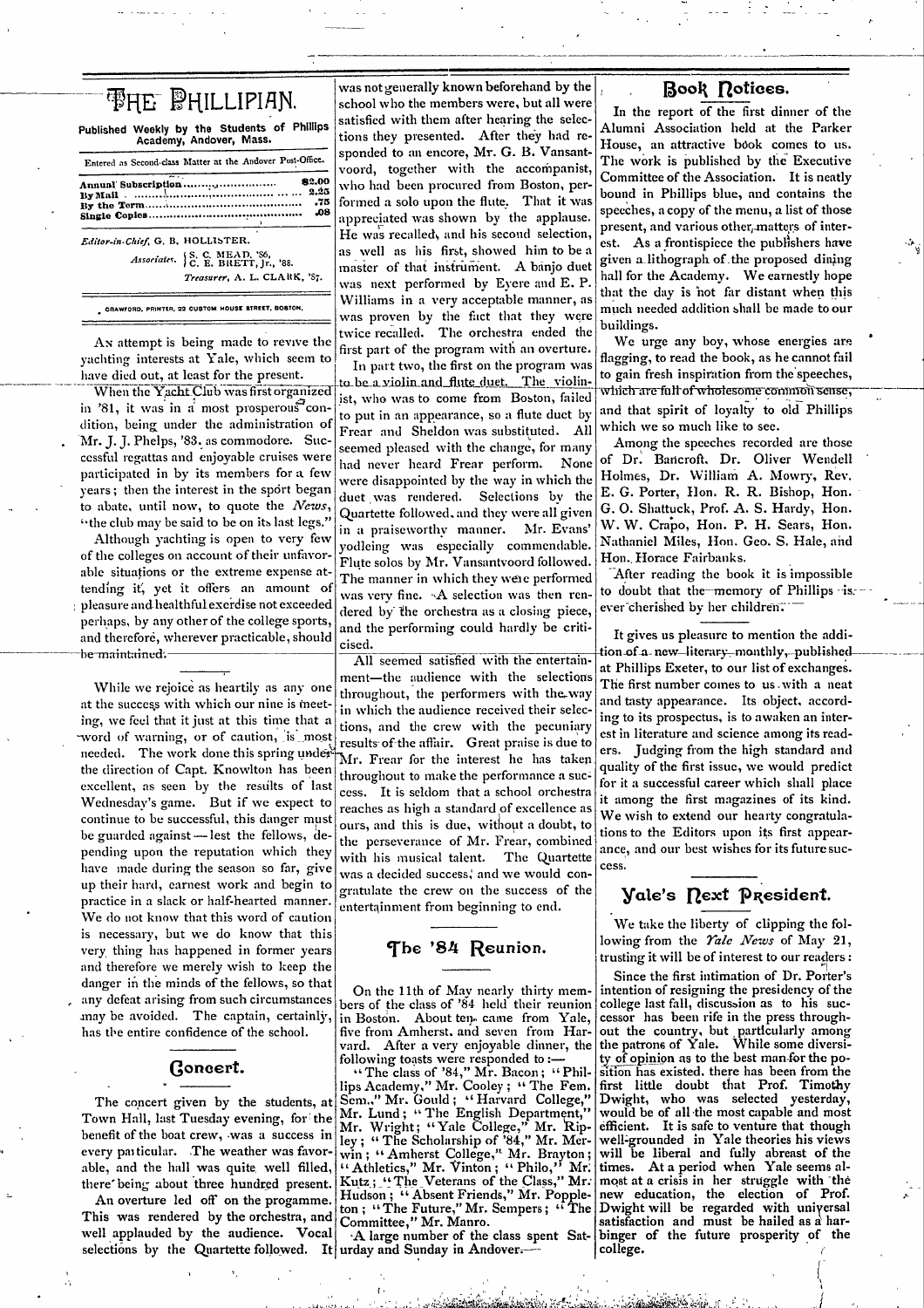### Phillipiana.

P. A. A., 18; Harvard '89, 3.

All work for the Mirror is to be handed in by Tuesday, the 25th.

There are estimated to be thirty or more tennis courts on Zions Hill at present

The record for throwing the base ball is 379 ft.<br>64 in., made at Cornell.—Princetonian.

Babbitt, P. A. '85, is teaching school at Bridge-<br>water, and intends to enter Harvard next year.

The contest at Andover, for the Means Oratorical prize, was won Dy-Hotaling, '86.--- Yale News.

Jernegan, P. A. '86, Brown University '89, is reported as being a prominent candidate for the varsity crew.

President Porter, of Yale, will tender his<br>formal resignation on the 29th of this month.-Princetonian.

The question of compulsory chapel at Harvard Boston, New York, Chicago. is to be decided by the College preachers, re-

We go to press too early to receive the full re turns from the tennis tournament, which is still<br>in progress. Particulars will be given later.

We were visited by quite a number of the class of  $34$ , a week ago last Saturday, who had held their reunion in Boston the night before.

heid tuen toun...<br>Inquinx. Sunday, May 30. Subj.: Except.<br>Matt. v: 20; xvili: 3; John iii: 3; xv: 4.<br>Leader, Mr. Ellis.

Babbitt, P. A. '83, who is instructor of German for the Freshman class of Harvard, contemplates making a tour in Europe next year, to further his studies there.

The requirements for the entrance examina-<br>tions at Harvard, will hereafter admit of some scientific subject, as an equivalent for either<br>Latin or Greek.—*Princetonian*.

Through an oversight on our part, Mr. Smith's nown, which was published in our last issue,<br>went through the press—with—several-bad-mis-<br>takes, which were not in the original copy.

We are pleased to acknowledge the receipt of The Grotonian, a monthly issued by the Groton School, Groton. Mass. It appears to be a bright little sheet, and we are glad to receive it among our exchanges.

. President Porter, of Yale College, assisted by<br>a large corps of eminent literary authorities, is<br>revising *Webster's Unabridged Dictionary*.<br>The words "dude" and "boycott" will appear<br>in the new edition.— $Brunonian$ .

At the Phillips Exeter Spring games Saturday,<br>Wurtenberg, '86, beat by two inches the best<br>amateur record in the standing broad jump with-<br>out weights, covering 10 ft.  $5\frac{3}{3}$  in. Wurtenberg<br>expects to enter Yale next

The Brunonian of this month contains an The Brandon of this montificant sum<br>article which will doubtless interest many in the<br>Academy. It is entitled "The Confessions of<br>an American Gum Chewer." The paper is now<br>on file in the reading room, unless someone has carried it off.

At a high school a short time ago, each mem-At a might school a since the age, can mention of a certain class was asked to hand in something suitable for a motto. One of the small boys handed in the following: "Nunquam dorsum ex!" He had to give the translation, whi

PHILO. :--Seventh regular meeting, May 28th. Fillio.:---Seventh regular meeting, and Youth Brooks; Mirror, 3d Ed., G. H. Danforth; Select Reading. C. F. Sawyer; Debate, aff. A L. Clark.<br>Rrooks; Mirror, 3d Ed., G. H. Danforth; Select Reading. C. F. Sawyer; Debate, aff

R. D. Sears defeated Pettit, the champion of<br>the world, at Boston, on Friday, in one of the<br>most brilliant tennis matches ever played in this<br>matches ever played in this country. The first set was won by Pettit with a<br>score of 6 to 4, and the following three by Sears,<br>the scores being 6-3, 6-3 and  $7-5$ . Tale News.

The run to Salem last Wednesday, on account The run to Salem last Wednesday, on account<br>of fine roads and beautiful scenery, was the most<br>enjoyable and fascinating of any of the runs<br>t-taken this year. The entire distance, eighteen<br>miles, was covered in one hour an feeling that to spend a day , nore pleasantly<br>would be impossible.

# IMPORTANT TO P. A. TENNIS PLAYERS.

You can buy direct from the manufacturers, the best of goods, at low prices.<br>Our own Tennis Rackets have always had the preference at Harvard College and Michigan University, and other colleges, and many leading clubs every-In points of STRENGTH, MOD-EL, FINISH, and DURABILITY, our rackets for 1886 are unsurpassed. Every rackets for 1880 are unaurpassed. Every<br>piece is warratied. Samples, and a par-<br>tial stock of our best tenus goods, in-<br>cluding the PEERLESS, --CLIMAX;<br>CHAMPION, and other rackets, will be<br>shown to Andover students, by Mr. games, sporting and fancy goods, and toys, at 497 and 499 Washington Street.<br>Catalogues mailed free.

HORACE PARTRIDGE  $\&$  CO.,



My Importations of Fine Woolens for the Spring trade are just coming in. When they are all in I shall have by far the best assortment I have ever offered. Don't order your spring suit or oversack before looking them over.

TAILOR,

М.

J.

**BRADLEY,**